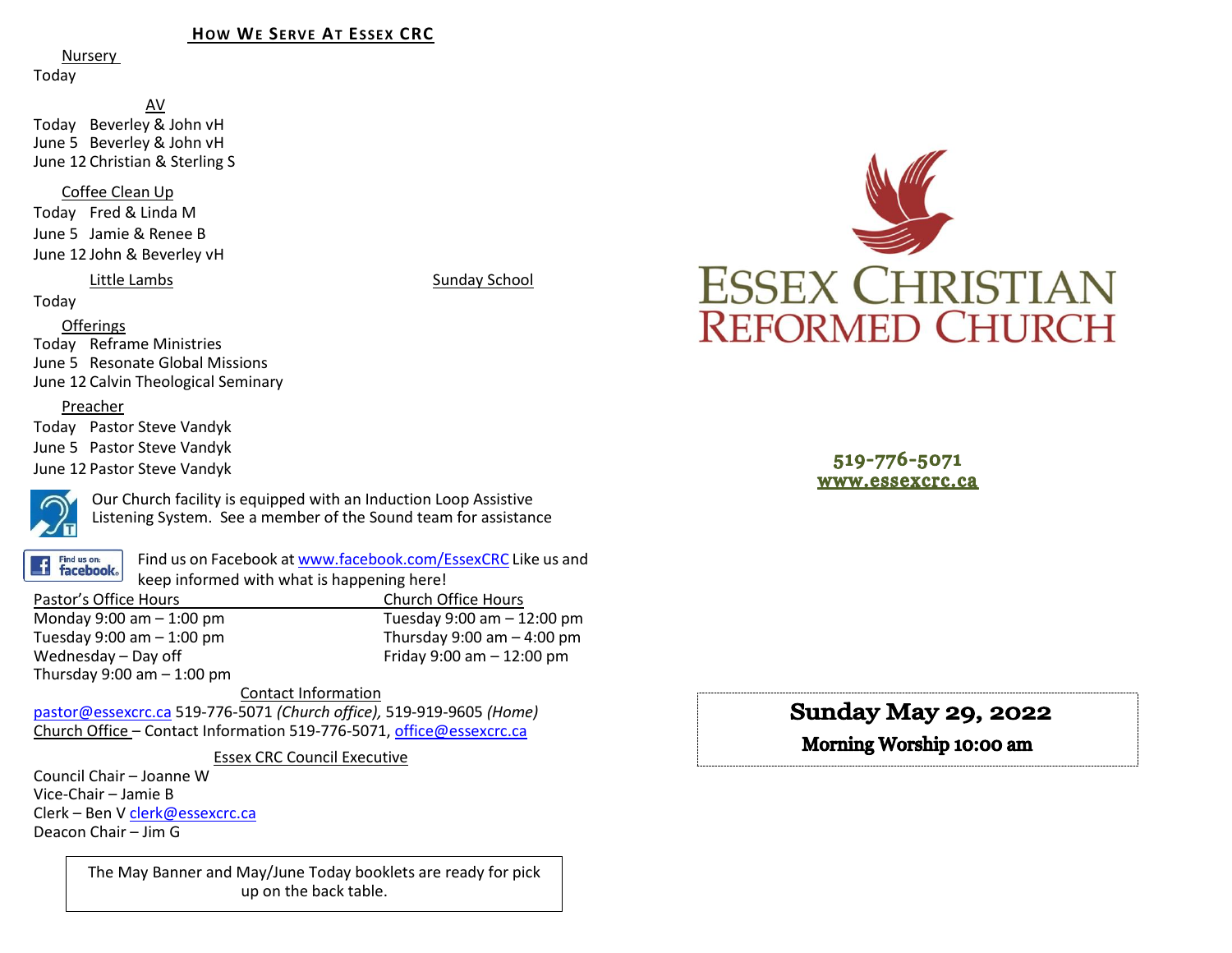### **SUNDAY MAY 29, 2022**

Welcome to everyone either here in-person or online to our worship service this morning. Do plan to stay and enjoy a cup of coffee with us in the fellowship hall.

# Our Church Family

**Tena D** was admitted to Hotel Dieu Grace Healthcare dealing with health issues. Keep her and John in prayer as doctors determine a course of treatment.

**Lea H** was admitted to Erie Shore Health Centre this past week. Keep her in prayer as doctors determine a course of treatment.

Keep those family members and friends in prayer as they endure with various health issues **Tena D**, **Jack D**, **Lea H, Anna R, Gerry S, Doris V, Wilma W, Johanna W** along with our elderly in care homes or those receiving extra support (**Pete & Betty A**, **CoryB**, **DinyK, Nick KSr,John O**and **AnnaP**.)

# BIRTHDAY GREETINGS

Congratulations to Rylee L (today), Betty V & Ruben dV (Sat). May the Lord bless you!

What is Happening This Week

10:00 am – Sunday Morning Worship with Pastor Steve Vandyk in-person or online at Facebook/Essex CRC. Today we will be celebrating the Lord's Supper.

Classis Ontario Southwest - Tuesday at 9:00 am

Council – Wednesday at 7:00 pm

# Next Sunday June 5, 2022

10:00 am – Sunday Morning Worship with Pastor Steve Vandyk in-person or online at Facebook/EssexCRC.

11:30 am – Potluck luncheon

# Classis Ontario Southwest – Tuesday at 9:00 am

Classis Ontario Southwest meets in this week at Maranatha CRC in Woodstock ON. Pastor Steve Vandyk and John VN are delegates. Keep them and the all the churches represented in prayer as they work and make decisions. May the Lord be blessed and praised.

# JOIN US FOR A POTLUCK LUNCH!

The Reach In and Reach Out Committees will be celebrating the conclusion of our first Connection Corner group study with a Potluck Lunch and you are invited. Join us following the morning service on **Sunday June 5th**. Please bring a cold lunch item (sandwiches, veggies & dip, meat and/or cheese tray, salad) or a dessert or both! Getting together and sharing a meal is one of the ways we can connect as Brothers & Sisters in Christ. We look forward to seeing all of you!

# Weekly Offerings

Today's offerings are for the **FINANCIAL MINISTRY PLAN** and **REFRAME MINISTRIES** 

The good news of the gospel is for all people! Around the world, the CRC is working through ReFrame Ministries to share the gospel with people like Miriam and Maureen, two women from different parts of the world who have similar stories of broken marriages and God's healing restoration.

June 5 offering is for Resonate Global Missions – At Pentecost, promises old and new are fulfilled. The ascended Jesus becomes the baptizer, drenching his followers with his Spirit. The Spirit gathers people from every tongue, tribe, and nation into the unity of the body of Christ. Anointed and sent by the Spirit, the church is sent into the world, ambassadors of God's peace. The Spirit is at work today in our neighborhoods and around the world. Resonate follows the Spirit's leading

as we respond to the calling of God's mission.

## CHANGE-4-LIFE

We hope you are filling your baby bottles with your spare change. This money will be used to help support couples and women who are facing an unplanned pregnancy. Counselling and assistance are available from the Melo Clinic and Pregnancy Centre in Leamington and Windsor. Bring back your bottle on Father's Day June 19. *Please make sure you include your envelope number with your donation.*

#### INSPIRE 2022

Need some inspiration this summer? Be refreshed at Inspire 2022, a gathering for ministry volunteers and leaders from Christian Reformed and Reformed churches across North America. Join us August 4-6 near Chicago for spirit-filled worship led by a diverse worship team, workshops on topics covering every aspect of congregational life, and plenary speakers who will challenge and equip us to return to our local congregations with new ideas, renewed passion, and deepened commitment to God's kingdom. Learn more and register at [www.crcna.org/inspire](http://www.crcna.org/inspire)

## BANNER DELAYED

Due to worldwide paper shortages, delivery of the June issue of The Banner will be delayed by up to two weeks. In the meantime, visit TheBanner.org for new features, columns, news, and more. All reporting leading up to and during Synod 2022 can be found at [www.thebanner.org/synod](http://www.thebanner.org/synod)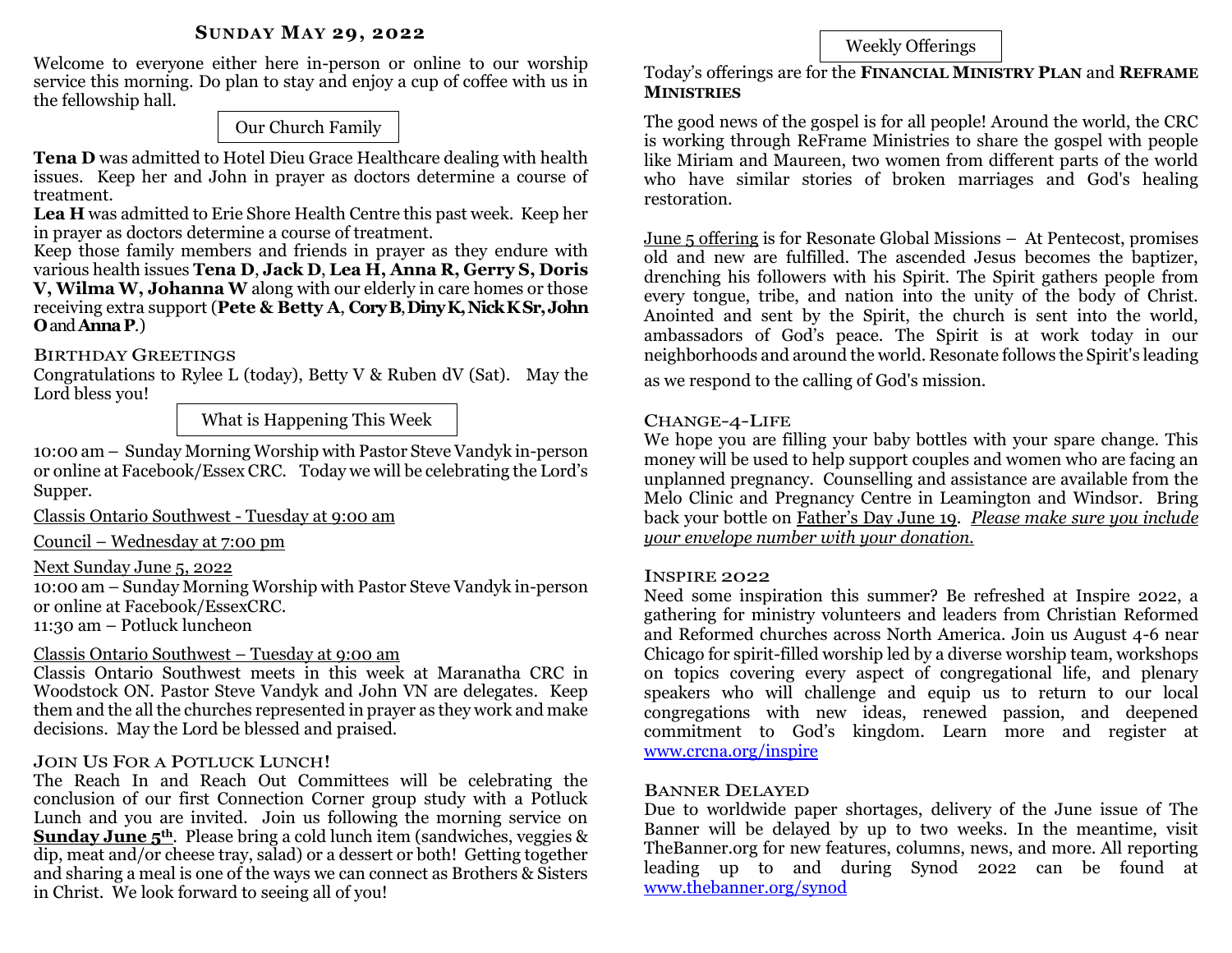## COUNCIL EXECUTIVE REPORT

Council Executive met on Wednesday May 25 and the following items were discussed.

- Council Executive wants to thank everyone who responded to our urgent request for money. We are grateful that God answered our needed at this time. We encourage everyone to continue to give to the church on a regular basis especially as the summer and vacation months are coming upon us.
- Treasurer Harvey van Huizen & Givings Recorder Pete Westmaas joined the meeting to begin discussions how we can encourage future conversations on givings.
- The membership of Eric & Melissa and family was transferred to Grace CRC in Chatham ON. We pray that God will bless them as they worship and serve in Chatham.
- The membership of Michael van Niejenhuis was transferred to Talbot Street Church in London, ON. We pray that God will bless him as he worships and serves in London.
- Correspondence was received from Hans & Geraldine Haverkamp expressing their request to resign from Essex CRC. They are now worshiping at Bethel Christian Church in Cottam. We pray that God will bless them as they worship and serve in Cottam.

# SEND US YOUR CHURCH LIFE PHOTOS

Send us your photos of the church at work or at worship! If you attend a CRC church and like taking photos, we'd love to see photos of your church in action: worshiping, engaging with the neighborhood, gardening...anything that brings church members together. We hope to share these photos on our Facebook page, on the homepage of the CRCNA website, on the Deacons' Offering Calendar, and in other ways that showcase some of the many faces of the CRC. (For that reason, please ensure that you have permission from the people in the photo to share it.) Send your photos to [Communicaiton@crcna.org](mailto:Communicaiton@crcna.org)

# THE GREAT COMMISSION: REFLECTING GOD

Check out the new kids' devotion at [www.kidscorner.net](http://www.kidscorner.net/) We have the opportunity every day to proclaim God's love in our actions and words. In Matthew 28, God commanded us to share our faith with others: to share our stories of God's love for us. That's a big responsibility! Listen now at kidscorner.net and check out all the new content.

# GROUNDWORK: SHARING YOUR FAITH TELLS GOD'S STORY

As we continue our look at biblical evangelism, we explore scriptures that help us better understand the content of our message. Join Groundwork as we study John 14:25-27, 15:26-27, 16:7-15, 1 Peter 3:13-16, Matthew 5:13-16, and Ephesians 2:8-10 to better understand how sharing our faith through our life and our words tells God's story. Listen now at [www.GroundworkOnline.com](http://www.groundworkonline.com/) and subscribe to Groundwork's weekly emails for future episodes.

SURVEY ON FAITH FORMATION IN THE HOME - Faith Formation Ministries is partnering with the Evangelical Fellowship of Canada (EFC) on a study about how faith is being formed in homes across Canada. Their research will help our denominational ministries better serve families and churches to meet the discipleship needs and opportunities of children and youth. The survey is open through June 7, 2022. If you are a parent with children under 18 living at home, please consider participating in the EFC's parent survey:<https://www.research.net/r/89XWFTB>